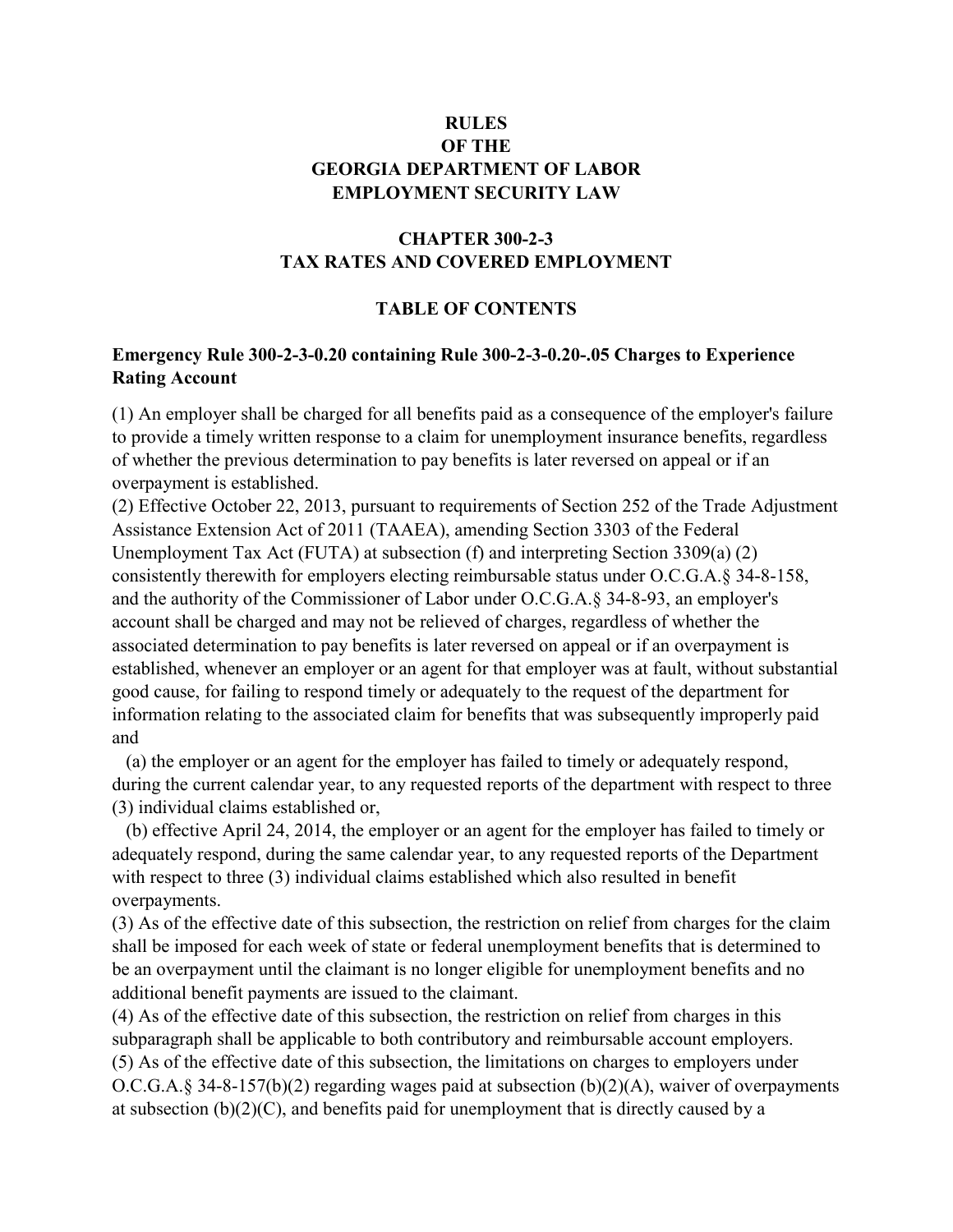presidentially declared natural disaster at subsection  $(b)(2)(D)$ , shall not apply to provide relief from charges restricted under this subsection.

(6) "Substantial good cause" for failure to respond timely or adequately to the request of the department for information relating to a claim for benefits shall require a showing of extenuating circumstances which prevented the timely or adequate filing by the employer, or the employer's agent, as appropriate, and that such extenuating circumstances were beyond the employer's or the employer's agent's control.

(7) The statutory "cap" on benefit charges provided in O.C.G.A.§ 34-8-157 shall not apply to Extended Benefits paid under O.C.G.A. § 34-8-197.

(8) In response to the COVID-19 public health emergency, the National Emergency declaration by President Donald Trump on March 13, 2020, and the Public Health State of Emergency declared by Governor Brian Kemp on March 14, 2020, and subsequent extensions thereof, under the authority of O.C.G.A. § 34-8-70(i), in the determination of the Commissioner, the account of a contributory employer will not be charged for certain benefits paid for unemployment due to the COVID-19 public health emergency. Reimbursable employers shall be responsible for all attributable benefit costs in excess of the amount authorized by federal pandemic relief legislation to pay reimbursable employer benefit costs. Federal pandemic relief legislation provided funds to cover fifty percent (50%) of reimbursable employer benefit costs for weeks of unemployment ending March 21, 2020, through April 3, 2021; and seventy-five percent (75%) for weeks of unemployment ending April 10, 2021, through September 4, 2021.

**Authority:** O.C.G.A. Secs. 34-8-2-6(a)(4), 34-8-70, 34-8-93(b), 34-8-157.